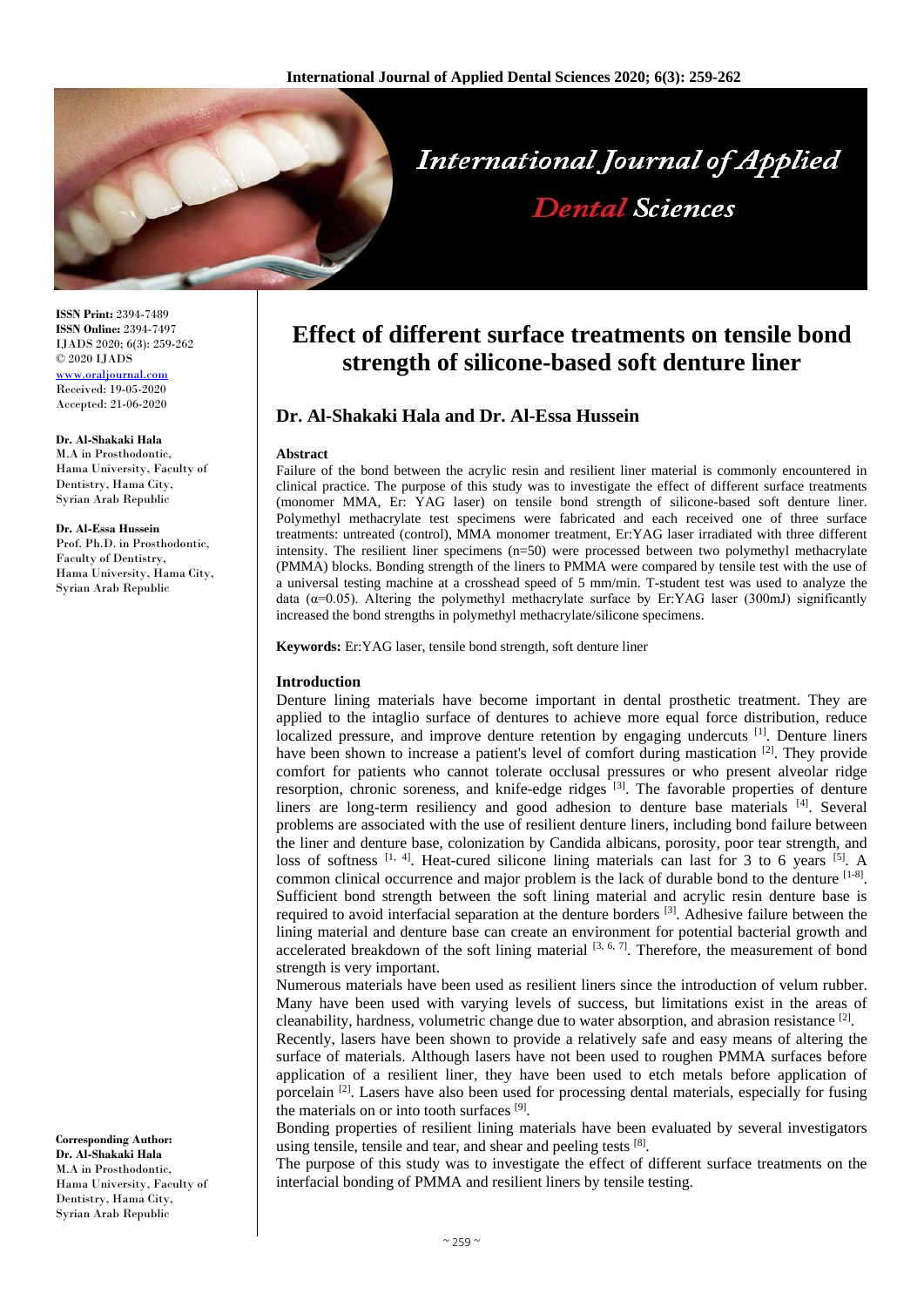#### **Materials and Methods**

The soft liner used in this study was a silicone-based material (UfiGel P Voco, Germany) (Fig. 1) and the denture base material was a heat-cured polymerized acrylic resin. A dumbbell-shaped brass patterns were prepared with a, 75 mm in length, 12 mm in diameter at the thickest section, and 7 mm at the thinnest section. The heat-cured specimens were prepared in the molds in denture flasks and cured in a manner similar to that used in conventional denture construction. The heat-polymerized acrylic resin was processed according to the manufacturer's instructions. After the acrylic specimens were removed, finishing was performed. Then, 3 mm of the material was cut from the thin midsection using a watercooled diamond-edged saw (Fig. 2). Eventually, a total of 50 test specimens were prepared. Specimens were then randomly assigned to five groups  $(n=10)$ , according to the surface

treatments applied. The bonding surface of the specimens received surface treatments, as follows:



**Fig 1:** Autopolymerizing silicone based denture liner-Ufigel P



**Fig 2:** Specimen preparation. **a** Dumbbell-shaped acrylic resin block. **b** 3 mm of material removed from thin mid-section. **c** After application of soft denture line

Group A-untreated (control): No treatment was applied to the acrylic resin specimen surfaces, this group served as a control. Group M-MMA monomer treatment for 180 s.

Group L-Er:YAG laser irradiated: Bonding surfaces of specimens were irradiated by Er:YAG laser (KaVo KEY Laser 3 1243/Germany).

- Group L1: It is the group exposed to first degree laser irradiate / 1 /, where the test surface is fully exposed to a laser irradiate pulse at 10 Hz, 100MJ to create deep holes on the test surface.
- **Group L2:** It is the group exposed to second degree laser irradiate / 2 /, where the test surface is fully exposed to a laser irradiate pulse at 10 Hz, 200MJ to create deep holes on the test surface.
- **Group L3:** It is the group exposed to third degree laser irradiate / 2 /, where the test surface is fully exposed to a laser irradiate pulse at 10 Hz, 300MJ to create deep holes on the test surface. (Fig. 3)

After surface preparations, The specimens shall be placed in a rubber mold in order to secure a sufficient distance to apply the soft lining material. The acrylic specimens surface is cleaned and wiped with a cotton tip wet with alcohol and allowed to dry, and then apply the adhesive that followed with the material using the brush cover supplied with the adhesive and wipe over the entire specimens surface to which the soft lining material will be applied and left for a minute. After applying the adhesive, the soft lining material is mixed by mixing two equal lengths of the base (red) and the accelerator (blue) for 30 seconds to obtain a uniform consistency and then applied to the test surface of the specimens in the remaining space of removing the wax disk using a thin tip followed with

the material.

The soft lined material is left for 5 minutes until hardening. After hardening, the acrylic specimens are removed from the rubber mold, and the extra material is removed using a sharp scalpel after 10 minutes since application of the material.

The soft lining material is polished using a Glaze, where a drop of the base is mixed with a drop of accelerator and brushed on the soft lining and the acrylic edges and left for 10 minutes to dry at room temperature, and then specimens were stored in distilled water at a temperature of 37 °C for a week. All specimens were placed under tension until failure in a Universal Testing Machine at a crosshead speed of 5 mm/min. The maximum tensile stress before failure was recorded for each specimen. Failure strength was recorded in Newtons.



**Fig 3:** Appling laser irradiation on the bonding surface of the specimens

#### **Results**

Statistical results for tensile bond strength measurements of the groups are summarized in Table 1. The highest mean force value was observed in group L3 specimens while the lowest tensile bond strength observed in group A. We also note that there are statistically significant differences between group M and group L  $(p<0.05)$ , where group L appears to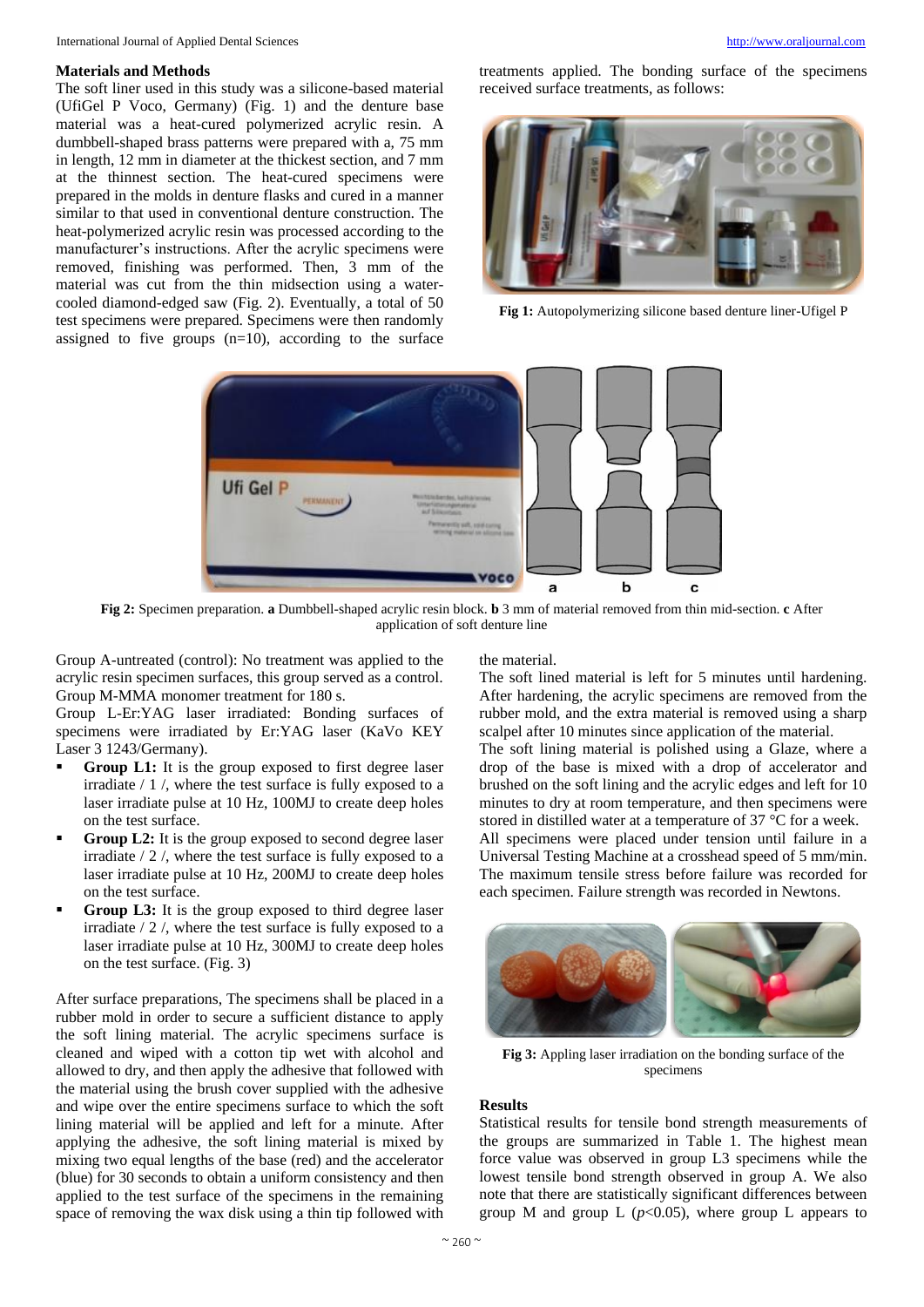have the highest values. As for the comparison between the laser groups, the group of L3 showed the highest value with statistically significant differences (*p*<0.05). The Er:YAG laser application resulted in irregularities and lots of small pits on the surface of the denture base resin. Therefore, soft lining materials can penetrate into the irregularities or pits produced by the Er: YAG laser and increase the strength of the bond.

| Table 1: Mean tensile bond strength and SD of each group |  |  |
|----------------------------------------------------------|--|--|
|                                                          |  |  |

| Groups     | Mean $(N)$ | SD   |
|------------|------------|------|
| Group A    | 32.06      | 1.20 |
| Group M    | 37.66      | 0.92 |
| Group L1   | 46.88      | 0.69 |
| Group $L2$ | 48.80      | 0.76 |
| Group L3   | 54.68      |      |

#### **Discussion**

The failure of adhesion between a silicone based resilient liner and an acrylic denture base material is a significant clinical problem. Adhesive failure between the liner and the denture base resin creates a potential interface for microleakage leading to an environment for potential bacterial growth and accelerated breakdown of soft liner resulting in deteriorating prosthesis [2, 10].

To achieve better bonding between denture lining materials and denture base resin, several experimental procedures have been conducted such as mechanical surface preparation i.e., roughening of denture base resin, effect of polymerization stage at which resilient liner is packed against the acrylic resin and chemical surface treatment of denture base resin [10, 12].

The results of the present study support rejection of the hypothesis because altering the polymethyl methacrylate surface by Er:YAG laser significantly increased the bond strengths in polymethyl methacrylate/silicone specimens, in addition, the application of different chemical etchants on denture base resin increased the bond strength of silicone based lining material, UfiGel P, to denture base resin, compared to the control group. However, applying monomer MMA before applying soft lining material had a less effect on the bond strength than the application of Er:YAG laser.

In general, debonding of the resilient denture lining materials is a common problem  $[4]$ . To solve this perplexing problem, researchers have considered altering the PMMA surface before applying a resilient material  $[2]$ . On the other hand, hardness of denture base resin is not equal to that of titanium. Whereas, Lasing have been used to alter the surface of the PMMA with the intention of providing increased surface area and mechanical locks. Another possibility may be that the size of irregularities created by the laser medium may be insufficient to allow flow of the resilient lining material into them  $^{[2]}$ .

On the other hand, only a few studies have been conducted on laser treatment of acrylic resin surfaces. Usumez *et al*. [12] reported that lasing of the PMMA before resilient-material application resulted in higher mean tensile bond strengths than those of control specimens, but these increases were not statistically significant. In the other hand, Akin *et al*. [13] reported that Er:YAG laser surface treatment increased tensile bond strength between resilient soft-liner and denture base. In the present study, surface treatments with Er:YAG laser (300mJ) were found to be effective for increasing the bond strength and resulted in high mean tensile bond strengths than those of control specimens, and these increases were statistically significant. These results were not in accordance with Usumez et al. <sup>[12]</sup>. However, these results were in

agreement with Akin et al. [13]. This finding is understandable and can be explained by the high energy of the Er:YAG laser. The impact of high energy causes instant vaporization of water with a massive volumetric expansion. This expansion causes the surrounding material to ablate [16] , increasing the surface area. Therefore, soft-lining materials penetrate into the irregularities or pits produced by the Er:YAG laser and increase the strength of the bond.

Sarac *et al.* <sup>[14]</sup> reported that wetting the denture base resin with 180 s of MMA monomer was an effective method for reducing microleakage between lining material and denture base resin when using silicone based lining materials. In addition, in a study of Gupta  $[15]$  in which he stated that Surface treatment of denture base resin with chemical etchants increased the tensile bond strength of silicone based liner to denture base resin and the increase in tensile bond strength value was highest with specimens subjected to 180 s of MMA surface treatment and lowest with control group specimens. The findings of this study were in agreement with the study of Sarac *et al.* <sup>[14]</sup> and Gupta<sup>[15]</sup>.

## **Summary and Conclusions**

Within the limitations of this study,

- 1. Er:YAG laser surface treatment increased tensile bond strength between resilient soft-liner and denture base.
- 2. Surface treatment of denture base resin with chemical etchants increased the tensile bond strength of silicone based liner to denture base resin.

### **References**

- 1. Mese A, Guzel KG. Effect of storage duration on the hardness and tensile bond strength of silicone- and acrylic resinbased resilient denture liners to a processed denture base acrylic resin. J Prosthet Dent. 2008; 99(2):153-159.
- 2. Jacobsen NL, Mitchell DL, Johnson DL, Holt RA. Lased and sandblasted denture base surface preparations affecting resilient liner bonding. J Prosthet Dent. 1997; 78:153-158.
- 3. Botega DM, Sanchez JL, Mesquita MF, Henriques GE, Consani RL. Effects of thermocycling on the tensile bond strength of three permanent soft denture liners. J Prosthodont. 2008; 17:550-554.
- 4. Kulak-Ozkan Y, Sertgoz A, Gedik H. Effect of thermocycling on tensile bond strength of six siliconebased, resilient denture liners. J Prosthet Dent. 2003; 89:303-310.
- 5. Hatamleh MM, Maryan CJ, Silikas N, Watts DC. Effect of net fiber reinforcement surface treatment on soft denture liner retention and longevity. J Prosthodont, 2010, 1-5
- 6. Pisani MX, Silva-Lovato CH, Malheiros-Segundo Ade L, Macedo AP, Paranhos HF. Bond strength and degree of infiltration between acrylic resin denture liner after immersion in effervescent denture cleanser. J Prosthodont. 2009; 18:123-129.
- 7. Kawano F, Dootz ER, Koran A. 3rd, Craig RG Comparison of bond strength of six soft denture liners to denture base resin. J Prosthet Dent. 1992; 68:368-371.
- 8. Aydin AK, Terzioğlu H, Akinay AE, Ulubayram K, Hasirci N. Bond strength and failure analysis of lining materials to denture resin. Dent Mater. 1999; 15:211-218.
- 9. Ersu B, Yuzugullu B, Ruya Yazici A, Canay S. Surface roughness and bond strengths of glass-infiltrated aluminaceramics prepared using various surface